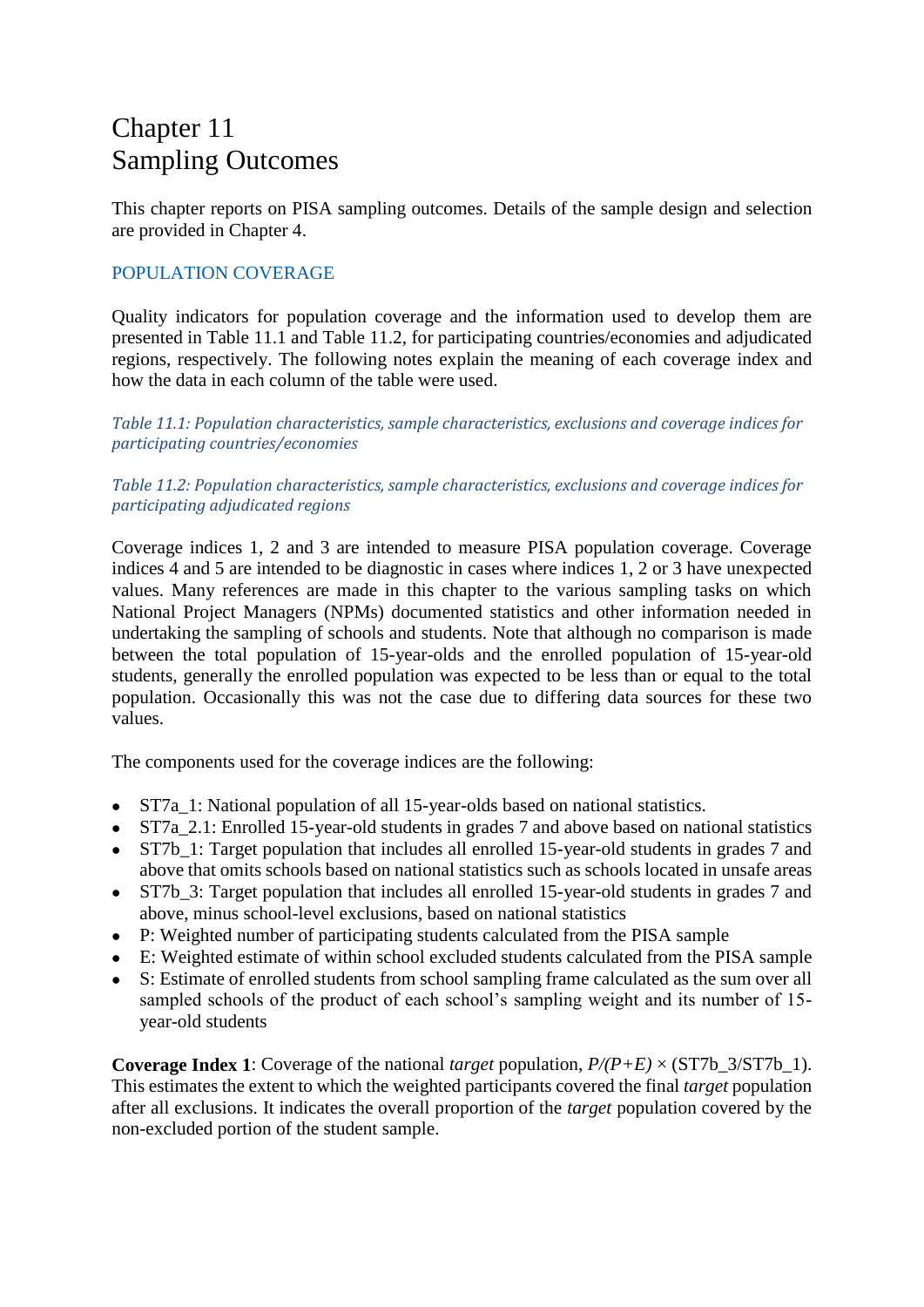**Coverage Index 2:** Coverage of the national *enrolled* population,  $P/(P+E) \times$ (ST7b\_3/ST7a\_2.1). This estimates the extent to which the weighted participants covered the population of all *enrolled* students in grades 7 and above. Thus, this index may be somewhat lower than Index 1.

**Coverage Index 3**: Coverage of the national *15-year-old* population, *P*/ST7a\_1. This estimates the proportion of the national population of 15-year-olds covered by the non-excluded portion of the student sample. It is below 1.0 to the extent that 15-year-olds were excluded, or not enrolled in grade 7 or higher.

**Coverage Index 4**: Coverage of the estimated school population, (*P*+*E*)/*S.* This estimates the proportion of the estimated school 15-year-old population that is represented by the weighted student sample of all PISA-eligible 15-year-old students. Its purpose is to assess whether the enrolment data on the sampling frame is a reliable measure of the number of enrolled 1*5*-yearolds. As the enrolment data on the frame was often inaccurate, this index usually differed noticeably from 1.0. In such cases, Indexes 1 and 2 may be suspect, as they rely on national enrolment data for their denominators, often derived from the same source as the school-level enrolment data.

**Coverage Index 5**: Coverage of the school sampling frame population, *S*/ST7b\_3. This estimate provides a check as to whether the data on enrolment obtained from national statistics is consistent with the enrolment on the sampling frame. However, in most cases for PISA, the enrolment data based on national statistics were derived using data from the sampling frame by the NPM, and so this ratio was close to 1.0 for most countries/economies, even when the enrolment data on the school sampling frame were poor.

## SCHOOL AND STUDENT RESPONSE RATES

Tables 11.3 to 11.8 present school and student-level response rates at the national and regional levels. Response rates are all presented separately by participating country/economy, and by adjudicated regions.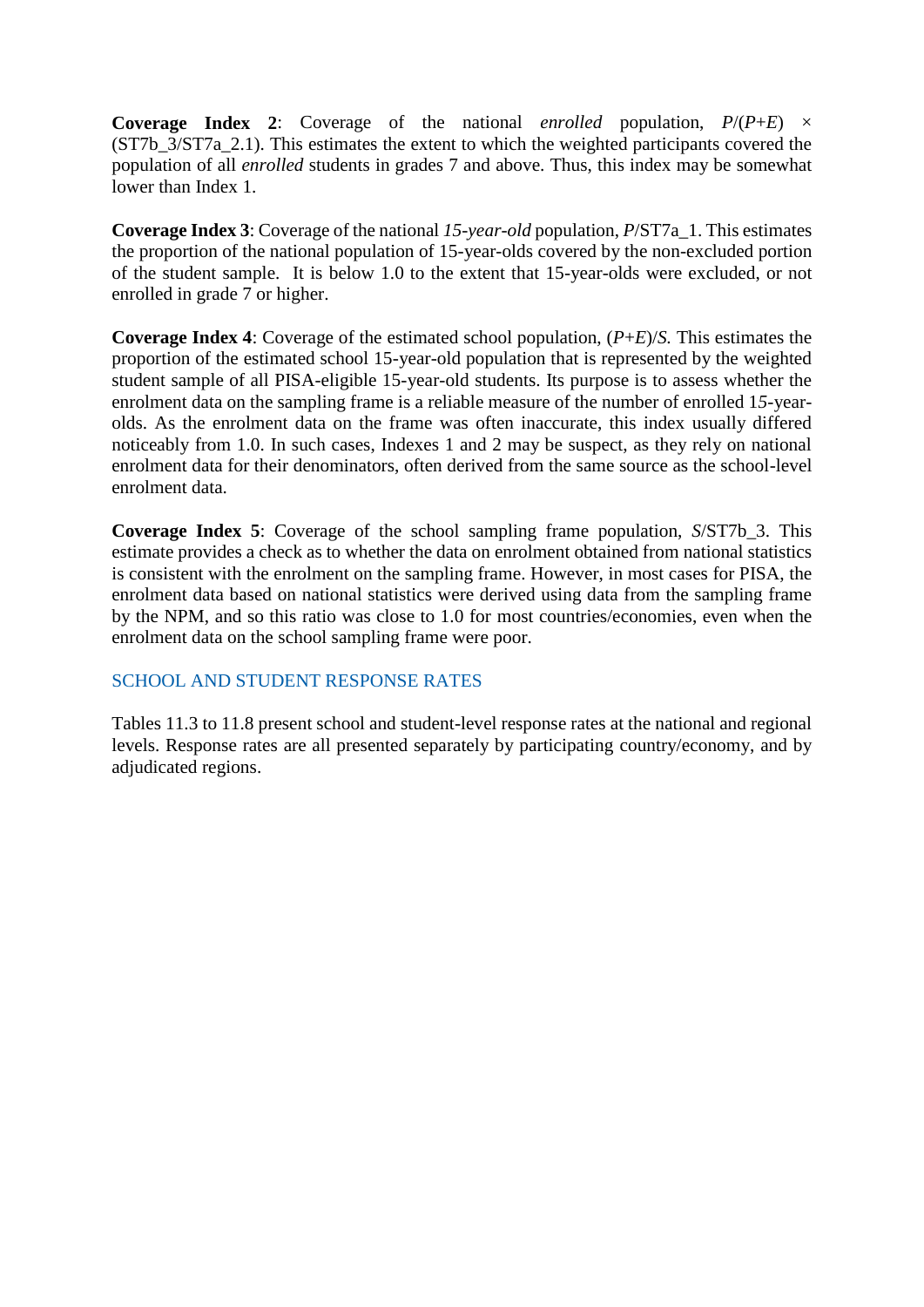*Table 11.3: Response rates for participating countries/economies calculated by using only original schools and no replacement schools.* 

*Table 11.4 Response rates for adjudicated regions calculated by using only original schools and no replacement schools.* 

*Tables 11.5: Response rates for participating countries/economies when first and second replacement schools were accounted for in the rates.* 

*Tables 11. 6 : Response rates for adjudicated regions when first and second replacement schools were accounted for in the rates.* 

*Tables 11.7 Student response rates among the full set of participating schools in participating countries/regions.*

#### *Tables 11.8 Student response rates among the full set of participating schools in adjudicated regions.*

When calculating school response rates before replacement, the numerator consisted of all original sample schools with enrolled age-eligible students who participated (i.e., assessed a sample of PISA-eligible students, and obtained a student response rate of at least 50%). The denominator consisted of all the schools in the numerator, plus those original sample schools with enrolled age-eligible students that either did not participate or failed to assess at least 50% of PISA-eligible sample students. Schools that were included in the sampling frame, but were found to have no age-eligible students, or which were excluded in the field were omitted from the calculation of response rates. Replacement schools do not figure in these calculations.

When calculating school response rates after replacement, the numerator consisted of all sampled schools (original plus replacement) with enrolled age-eligible students that participated (i.e., assessed a sample of PISA-eligible students and obtained a student response rate of at least 50%). The denominator consisted of all the schools in the numerator, plus those original sample schools that had age-eligible students enrolled, but that failed to assess at least 50% of PISA-eligible sample students and for which no replacement school participated. Schools that were included in the sampling frame, but were found to contain no age-eligible students, were omitted from the calculation of response rates. Replacement schools were included in rates only when they participated, and were replacing a refusing school that had age-eligible students.

When calculating weighted school response rates, each school received a weight equal to the product of its base weight (the reciprocal of its selection probability) and the number of ageeligible students enrolled in the school, as indicated on the school sampling frame.

With the use of probability proportional to size sampling, where there are no certainty or small schools, the product of the initial weight and the enrolment will be a constant, so in participating countries/economies with few certainty school selections and no oversampling or undersampling of any explicit strata, weighted and unweighted rates are very similar. The weighted school response rate before replacement is given by the formula: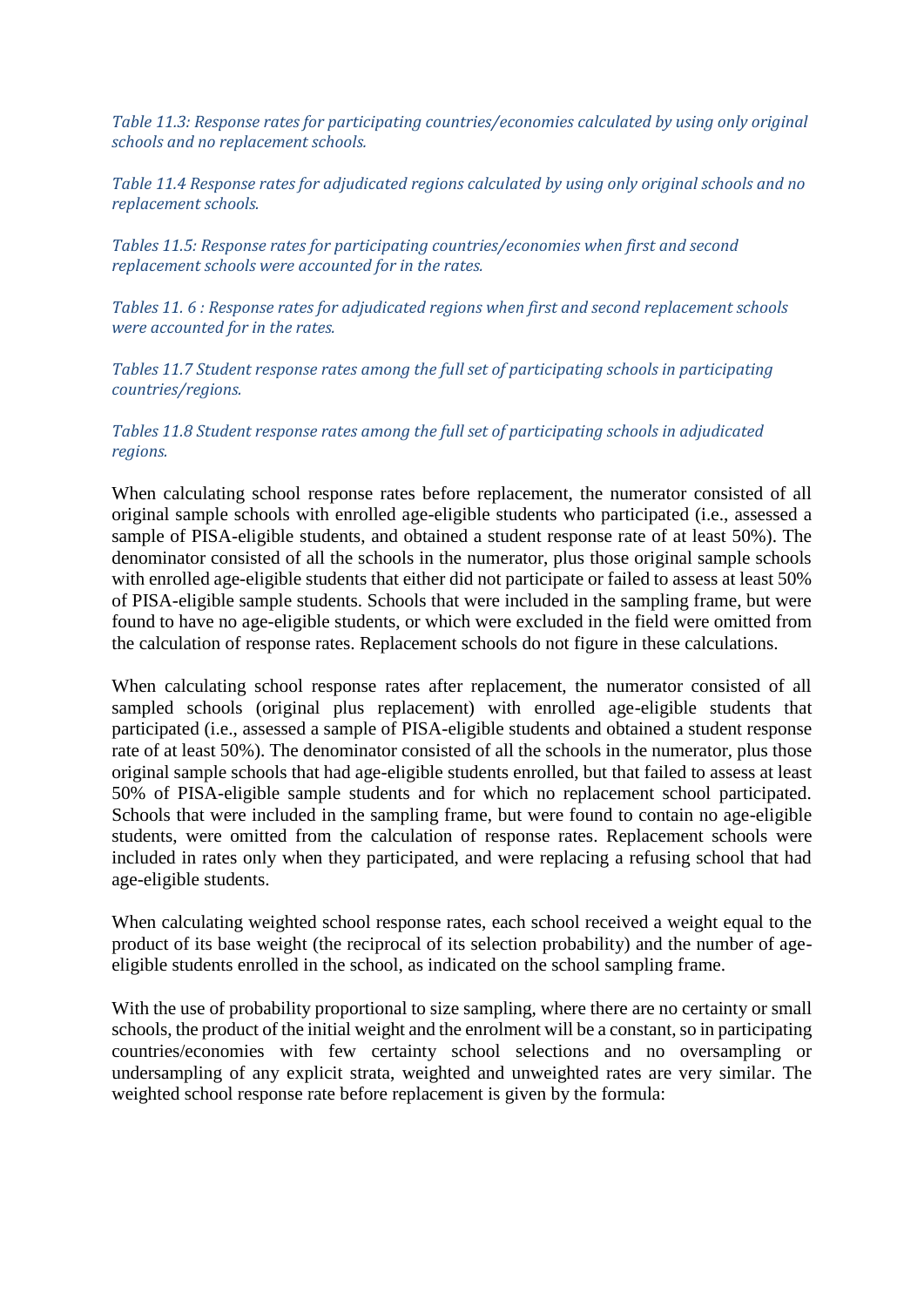*weighted school response rate* = 
$$
\frac{\hat{\tilde{d}}W_iE_i}{\hat{\tilde{d}}W_iE_i}
$$
  
*before replacement* 
$$
\hat{\tilde{d}}W_iE_i
$$

where *Y* denotes the set of responding original sample schools with age-eligible students, *N* denotes the set of eligible non-responding original sample schools, *W<sup>i</sup>* denotes the base weight for school *i*,  $W_i = 1/P_i$  where  $P_i$  denotes the school selection probability for school *i*, and  $E_i$ denotes the enrolment size of age-eligible students, as indicated on the sampling frame. The weighted school response rate, after replacement, is given by the formula:

*Formula 11.2*

*weighted school response rate* 
$$
= \frac{\hat{\vec{a}} \quad W_i E_i}{\hat{\vec{a}} \quad W_i E_i}
$$
 *after replacement* 
$$
= \frac{\hat{\vec{a}} \quad W_i E_i}{\hat{\vec{a}} \quad W_i E_i}
$$

where *Y* denotes the set of responding original sample schools, *R* denotes the set of responding replacement schools, for which the corresponding original sample school was eligible but was non-responding, *N* denotes the set of eligible refusing original sample schools, *W<sup>i</sup>* denotes the base weight for school *i*,  $W_i = 1/P_i$ , where  $P_i$  denotes the school selection probability for school *i*, and for weighted rates, *E<sup>i</sup>* denotes the enrolment size of age-eligible students, as indicated on the sampling frame.

For unweighted student response rates, the numerator is the number of students for whom assessment data were included in the results, omitting those in schools with between 25 and 50% student participation. The denominator is the number of sampled students who were ageeligible, and not explicitly excluded as student exclusions, also omitting those in schools with between 25 and 50% student participation.

For weighted student response rates, the same students appear in the numerator and denominator as for unweighted rates, but each student is weighted by its student base weight. This is given as the product of the school base weight – for the school in which the student was enrolled – and the reciprocal of the student selection probability within the school.

In countries/economies with no oversampling of any explicit strata, weighted and unweighted student response rates are very similar.

Overall response rates are calculated as the product of school and student response rates. Although overall weighted and unweighted rates can be calculated, there is little value in presenting overall unweighted rates. The weighted rates indicate the proportion of the student population represented by the sample prior to making the school and student non-response adjustments.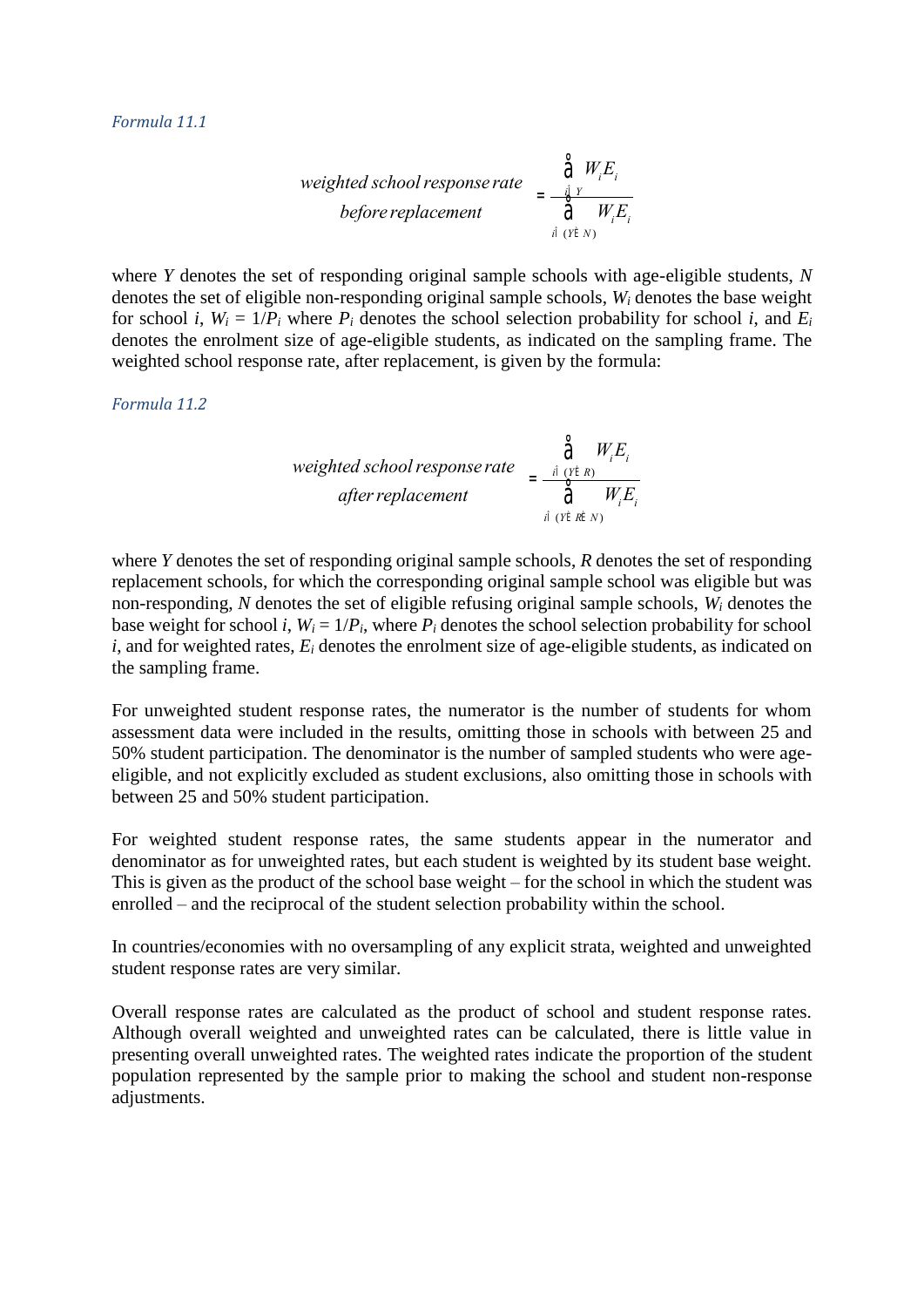# TEACHER RESPONSE RATES

Unweighted response rates for both reading/language arts and non-reading/language arts teachers were created using similar methods to those for unweighted student and school response rates – that is, ineligible teachers are not used in the denominator for the rate calculation.

These rates are presented in Table 11.9 for reading/language arts teachers and in Table 11.10 for the non-reading/language arts teachers.

### *Table 11.9: Unweighted Teacher response rates for reading/language arts teachers*

#### *Table 11.10: Unweighted Teacher response rates for non-reading/language arts teachers*

In addition to these rates, unweighted response rates were calculated also for each sampled school in each country/economy which implemented the Teacher Questionnaire. These rates were created as quality indicators for the questionnaire team who would use the Teacher Questionnaire data to create derived variables to help provide context about PISA students.

# DESIGN EFFECTS AND EFFECTIVE SAMPLE SIZES

Surveys in education and especially international surveys rarely sample students by simply selecting a random sample of students (known as a simple random sample, or SRS). Rather, a sampling design is used where schools are first selected and, within each selected school, classes or students are randomly sampled. Sometimes, geographic areas are first selected before sampling schools and students. This sampling design is usually referred to as a cluster sample or a multi-stage sample.

Selected students attending the same school cannot be considered as independent observations as assumed with a simple random sample because they are usually more similar to one another than to students attending other schools. For instance, the students are offered the same school resources, may have the same teachers and therefore are taught a common implemented curriculum, and so on. School differences are also larger if different educational programmes are not available in all schools. One expects to observe greater differences between a vocational school and an academic school than between two comprehensive schools.

Furthermore, it is well known that within a country/economy, within sub-national entities and within a city, people tend to live in areas according to their financial resources. As children usually attend schools close to their home, it is likely that students attending the same school come from similar social and economic backgrounds.

Therefore, a simple random sample of 4 000 students within a country/economy is thus likely to cover the diversity of the population better than a sample of 100 schools with 40 students observed within each school. It follows that the uncertainty associated with any population parameter estimate (i.e., standard error) will be larger for a clustered sample estimate than for a simple random sample estimate of the same size.

In the case of a simple random sample, the standard error of a mean estimate is equal to: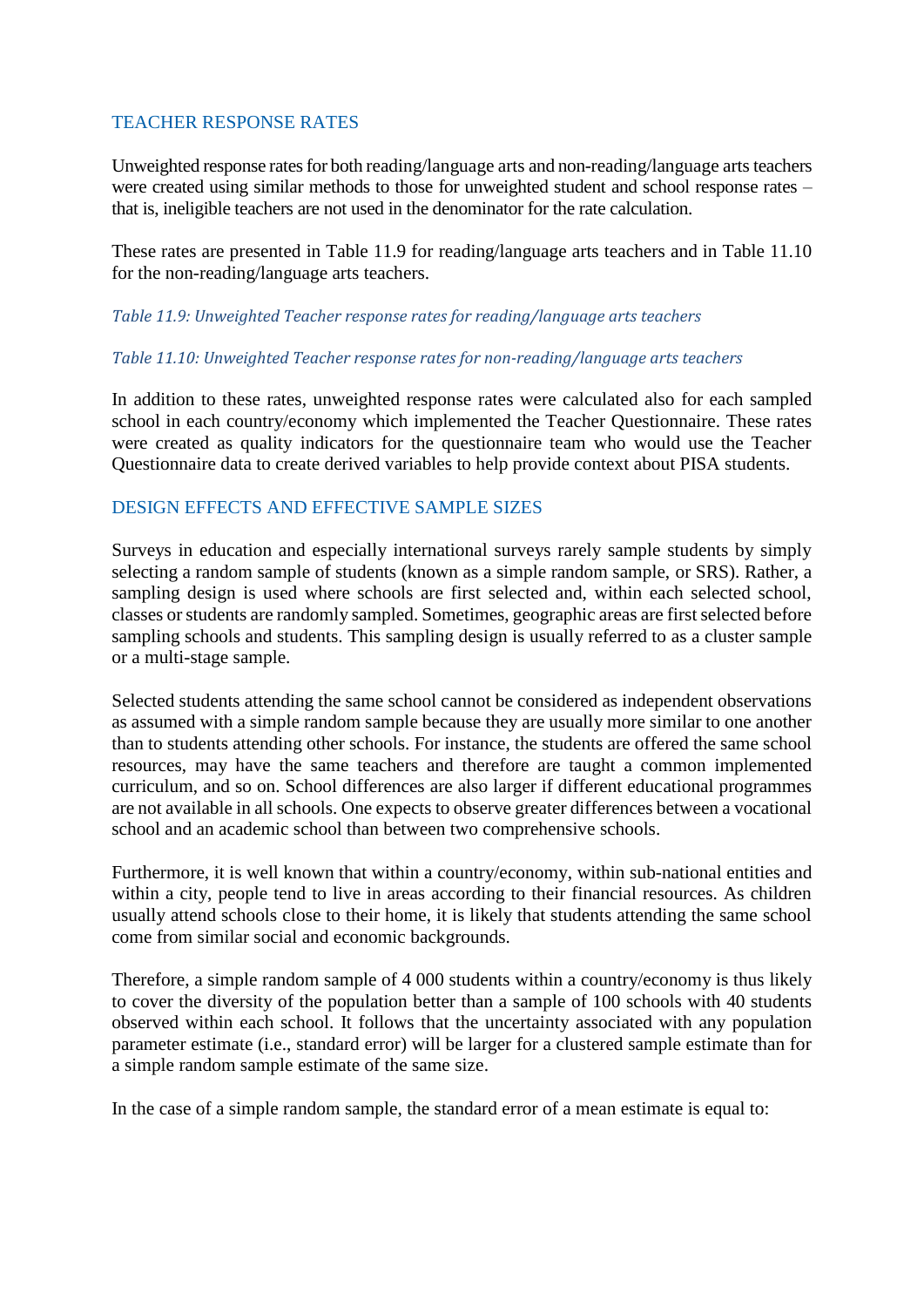#### *Formula 11.3*

$$
S_{(\hat{m})} = \sqrt{\frac{S^2}{n}}
$$

where  $\sigma^2$  denotes the variance of the whole student population and *n* is the student sample size.

For an infinite population of schools and infinite populations of students within schools, the standard error of a mean estimate from a cluster sample is equal to:

*Formula 11.4*

$$
S_{(\hat{m})} = \sqrt{\frac{S_{\text{schools}}^2}{n_{\text{schools}}} + \frac{S_{\text{within}}^2}{n_{\text{schools}} n_{\text{students}}}}
$$

where  $\sigma^2_{\text{schools}}$  denotes the variance of the school means,  $\sigma^2_{\text{within}}$  denotes the variances of students within schools, *nschools* denotes the sample size of schools, and *nstudents* denotes the sample size of students within each school.

The standard error for the mean from a simple random sample is inversely proportional to the square root of the number of selected students. The standard error for the mean from a cluster sample is proportional to the variance that lies between clusters (i.e. schools) and within clusters, and inversely proportional to the square root of the number of selected schools and is also a function of the number of students selected per school.

It is usual to express the decomposition of the total variance into the between-school variance and the within-school variance by the coefficient of intraclass correlation, also denoted *Rho*. Mathematically, this index is equal to:

*Formula 11.5*

$$
Rho = \frac{S_{\text{schools}}^2}{S_{\text{schools}}^2 + S_{\text{within}}^2}
$$

This index provides an indication of the percentage of variance that lies between schools. A low intraclass correlation indicates that schools are performing similarly while higher values point towards large differences between school performance.

To limit the reduction of precision in the population parameter estimate, multi-stage sample designs usually use supplementary information to improve coverage of the population diversity. In PISA the following techniques were implemented to limit the increase in the standard error: (i) explicit and implicit stratification of the school sampling frame and (ii) selection of schools with probabilities proportional to their size. Complementary information generally cannot compensate totally for the increase in the standard error due to the multi-stage design however but will greatly reduce it.

It is usual to express the effect of the sampling design on the standard errors by a statistic referred to as the design effect. This corresponds to the ratio of the variance of the estimate obtained from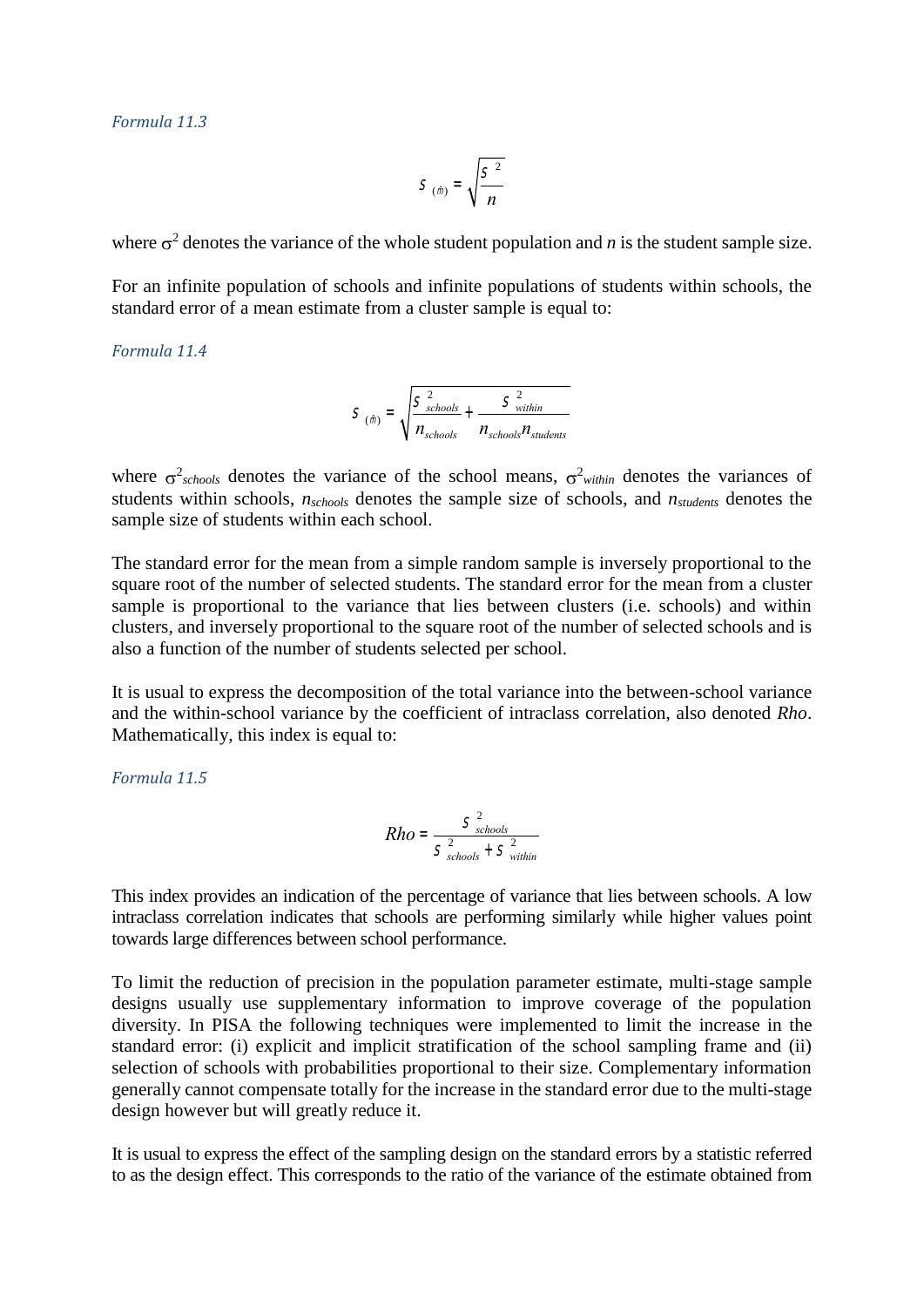the (more complex) sample to the variance of the estimate that would be obtained from a simple random sample of the same number of sampling units. The design effect has two primary uses – in sample size estimation and in appraising the efficiency of more complex sampling plans (Cochran, 1977).

In PISA, as sampling variance has to be estimated by using the 80 *BRR* replicates, a design effect can be computed for a statistic *t* using:

*Formula 11.6*

$$
Deff(t) = \frac{Var_{BRR}(t)}{Var_{SRS}(t)}
$$

where  $Var_{BRR}(t)$  is the sampling variance for the statistic  $t$  computed by the *BRR* replication method, and  $Var_{SRS}(t)$  is the sampling variance for the same statistic *t* on the same data but considering the sample as a simple random sample.

Based on a hypothetical country/economy, where the unbiased BRR standard error on the mean proficiency estimate is equal to 1.46, and the standard deviation is equal to *102.29*, on a sample of 14,530 students, the design effect for the mean proficiency estimate is therefore calculated as:

*Formula 11.7*

$$
Deff(t) = \frac{Var_{BRR}(t)}{Var_{SRS}(t)} = \frac{(1.46)^2}{[102.29^2/14530]} = 2.96
$$

This means the sampling variance on the proficiency estimate is about *2.96* times larger than it would have been with a simple random sample of the same sample size.

Another way to express the reduction of precision due to the complex sampling design is through the effective sample size, which expresses the simple random sample size that would give the same sampling variance as the one obtained from the actual complex sample design. The effective sample size for a statistic *t* is equal to:

*Formula 11.8*

$$
Effn(t) = \frac{n}{Deff(t)} = \frac{n \checkmark Var_{SRS}(t)}{Var_{BRR}(t)}
$$

where *n* is equal to the actual number of units in the sample. The effective sample size in our example would then be equal to:

*Formula 11.9*

$$
Effn(t) = \frac{n}{\text{Def}(t)} = \frac{14530}{2.96} = 4909
$$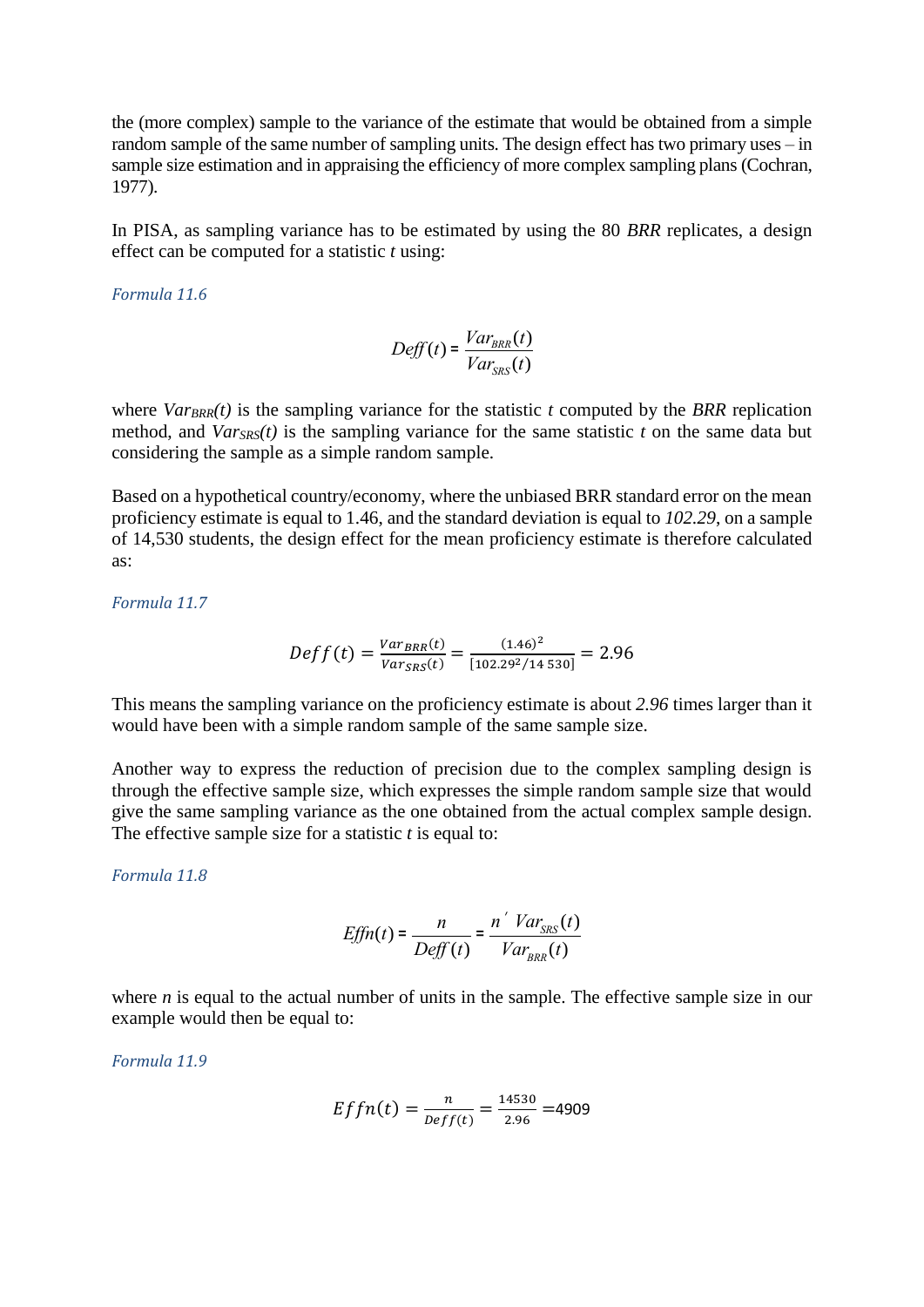In other words, a simple random sample of about *4 909* students in this hypothetical country/economy would have been as precise as the actual sample for the national proficiency estimate.

# VARIABILITY OF THE DESIGN EFFECT

Neither the design effect nor the effective sample size is a definitive characteristic of a sample. Both the design effect and the effective sample size vary with the variable and statistic of interest.

As previously stated, the sampling variance for estimates of the mean from a cluster sample is proportional to the intraclass correlation. In some countries/economies, student performance varies between schools. Students in academic schools usually tend to perform well while on average student performance in vocational schools is lower. Let us now suppose that the height of the students was also measured, and there are no reasons why students in academic schools should be of different height than students in vocational schools. For this particular variable, the expected value of the between-school variance should be equal to zero and therefore, the design effect should tend to one. As the segregation effect differs according to the variable, the design effect will also differ according to the variable.

The second factor that influences the size of the design effect is the choice of requested statistics. It tends to be large for means, proportions, and sums but substantially smaller for bivariate or multivariate statistics such as correlation and regression coefficients.

## **Design effects in PISA for performance variables**

The notion of design effect as given earlier can be extended and gives rise to five different design effect formulae to describe the influence of the sampling and test designs on the standard errors for statistics.

The total errors computed for population estimates based on performance variables (scale scores) in the international PISA reports (OECD, 2019) consist of two components: sampling variance (*VarBRR*) and measurement variance. The measurement variance is approximated by means of the imputation variance (*MVar*) which is calculated form the statistics calculated from imputed plausible values assigned to the participating students.

The standard error of proficiency estimates in PISA are inflated because the students were not sampled according to a simple random sample and because the estimation of student proficiency includes some amount of measurement error.

Therefore, the variance of a statistic calculated using plausible values is then calculated as the sum of the sampling and the imputation variances, or  $Var_{BRR} + MVar$ .

The five design effects and their respective effective sample sizes can then be defined as follows:

**Design Effect 1**: This design effect shows the inflation of the total variance that would have occurred due to measurement error if in fact the samples were considered as a simple random sample.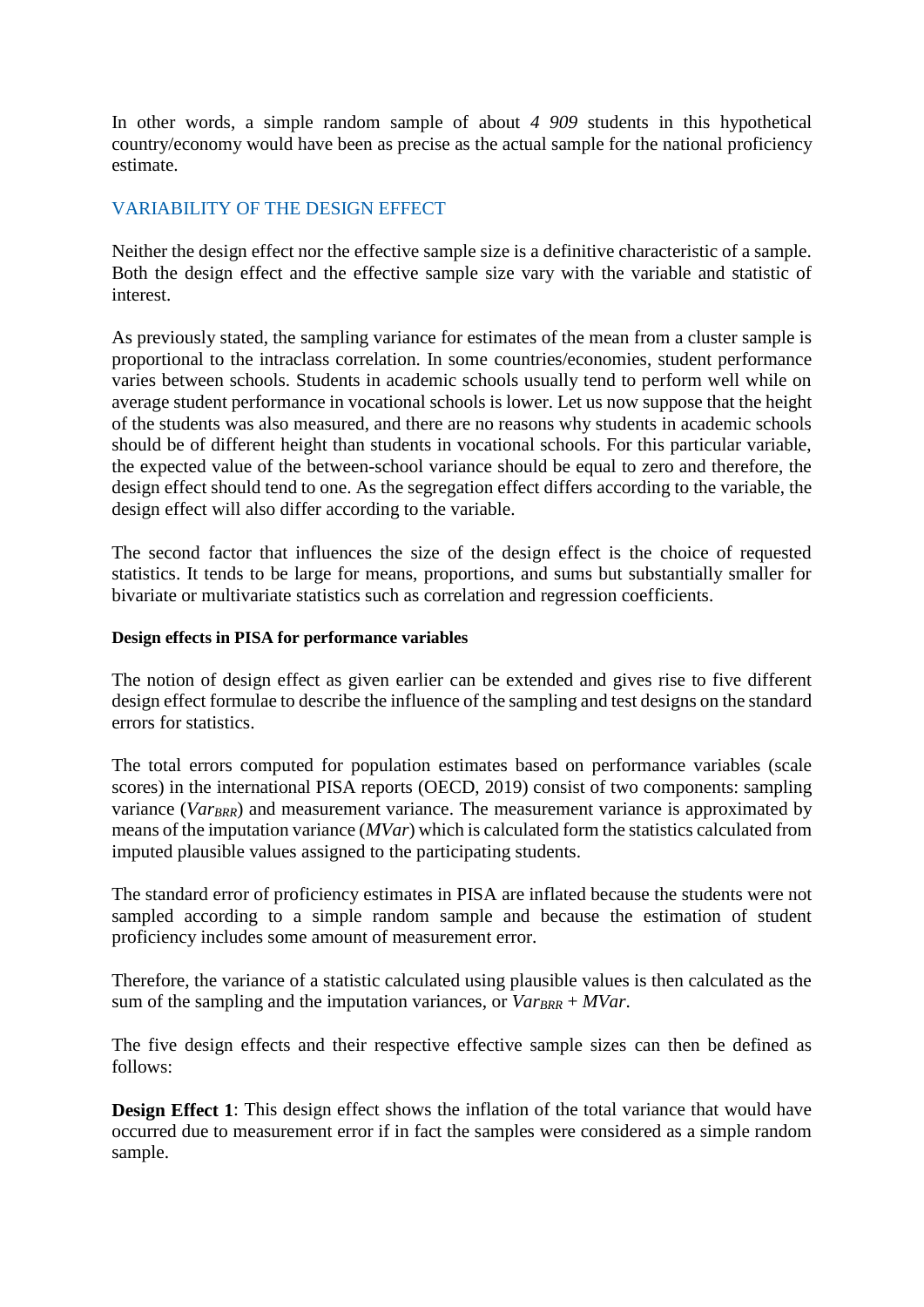*Formula 11.10*

$$
Def_{1}(r) = \frac{Var_{SRS}(r) + MVar(r)}{Var_{SRS}(r)}
$$

**Design Effect 2:** shows the inflation of the *total* variance due only to the use of a complex sampling design.

*Formula 11.11*

$$
Deff_2(r) = \frac{Var_{BRR}(r) + MVar(r)}{Var_{SRS}(r) + MVar(r)}
$$

**Design Effect 3**: shows the inflation of the sampling variance due to the use of a complex design. This is the same as Formula 11.7 introduced above.

*Formula 11.12*

$$
Deff_3(r) = \frac{Var_{BRR}(r)}{Var_{SRS}(r)}
$$

**Design Effect 4**: shows the inflation of the total variance due to measurement variance.

*Formula 11.13*

$$
Deff_4(r) = \frac{Var_{BRR}(r) + MVar(r)}{Var_{BRR}(r)}
$$

**Design Effect 5**: shows the inflation of the total variance due to the measurement variance and due to the complex sampling design.

*Formula 11.14*

$$
Deff_{5}(r) = \frac{Var_{BRR}(r) + MVar(r)}{Var_{SRS}(r)}
$$

Tables 11.11 through 11.15 present the values of the different design effects and the effective sample size using *Deff5*, for each of the main PISA domains.